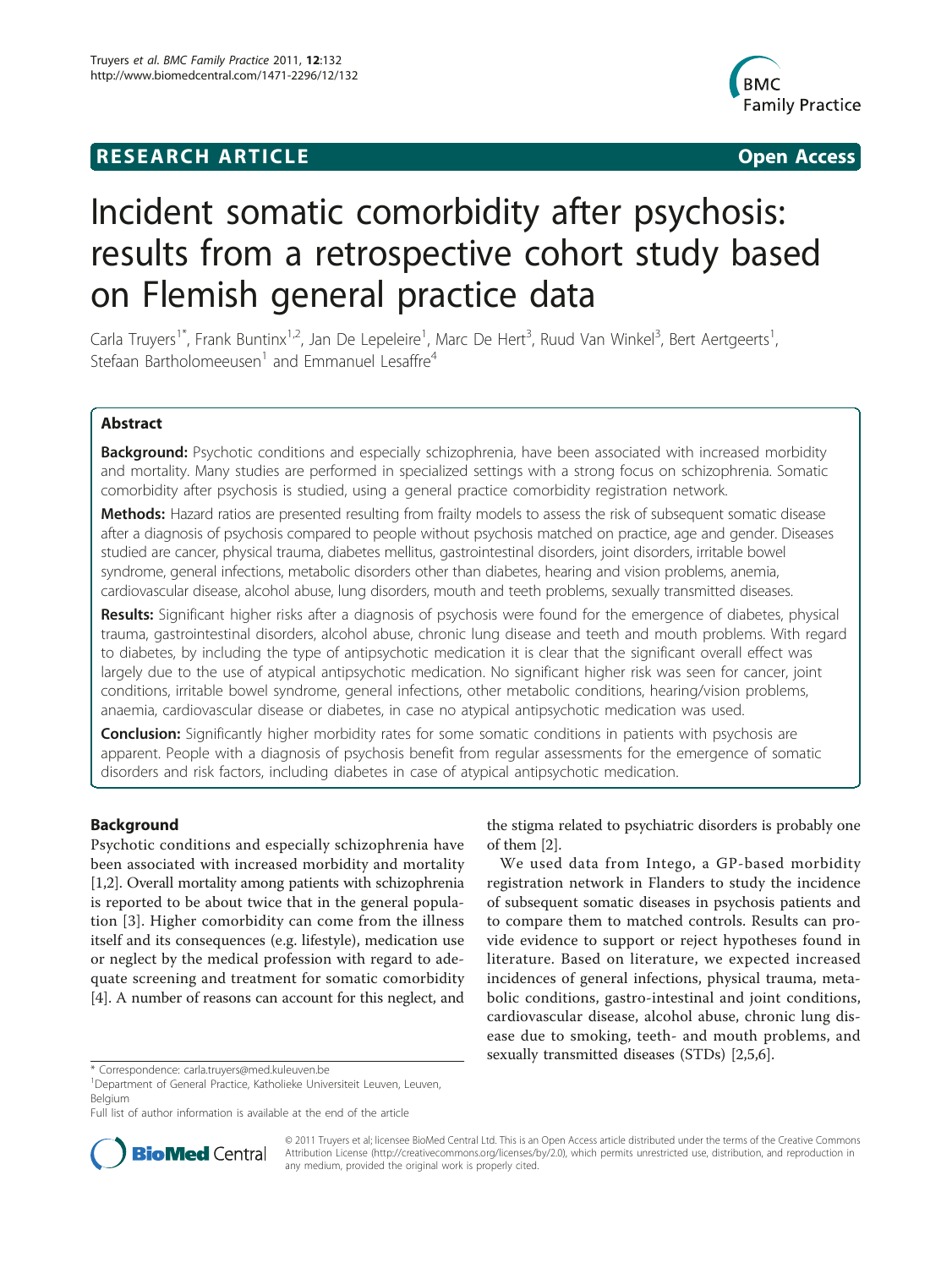# Methods

# Subjects and definitions

Data were obtained from Intego, a general practice-based morbidity registration network in Belgium, established at the Department of General Practice of the Katholieke Universiteit Leuven in 1994. The network provides data on the incidence and prevalence of all diseases presented to the GP either directly or through information provided by specialist consultation, in the case of psychosis most commonly a psychiatrist. Next to this, drug prescriptions and laboratory test results as well as some background information are recorded. GPs are selected to be included in the network on the basis of outstanding registration quality to maximize the validity and reliability of the data. By the end of 2007, the Intego database contained 86 GPs with over 2.1 million diagnoses in 197,000 different patients and covered more than 1.5% of the population in Flanders, the northern part of Belgium [\[7](#page-4-0)]. The population is representative for the Flemish population with regard to age, sex and socio-economic factors (SES). Data are recorded using a detailed internal thesaurus and subsequently classified according to ICPC-2 (International Classification of Primary Care), a classification system for morbidity in general practice accepted and used worldwide [[8\]](#page-4-0).

In this retrospective cohort study we considered the first episode of psychosis at all ages. Psychosis was defined as Schizophrenia, (ICPC-2 P72), Affective Psychosis (ICPC-2 P73), or Psychosis, NOS (ICPC-2 P98) taken together. All first diagnoses of psychosis from 1994-2007 coded in the above mentioned categories were used as the basis of the analysis (Table 1).

Cases were ascertained on the basis of the GP's decision: this could be his own diagnosis based on routinely collected data or based on a letter from the patient's

psychiatrist. A patient was included as a case if he/she had at least one diagnosis in the categories mentioned above. Patients with organic psychosis or dementia were excluded from the analysis.

To assess the possible subsequent disease categories we combined diseases into meaningful outcome categories. These groups were also based on the ICPC-2 classification. Disease categories were defined on the basis of expert advice. Atypical antipsychotics were defined as ATC-class N05AH and N05AX.

#### Statistical analysis

The risk of developing subsequent disease in patients with and without psychosis was analysed. All disease groups were analysed as possible consequences of psychosis. Patients who had a new diagnosis of a psychotic episode during the registration period (1 January 1994 to 31 December 2007), using the date of diagnosis as the baseline date, were included as cases. Non-psychosis patients were matched on age (with a range from plus and minus 5 years), gender, within a practice to create control subjects. The date of diagnosis of the index patient was assigned to the matched patients as a baseline date for the study. Therefore this date needed to fall within the first and last year a control was seen by the GP. Double use of control patients was not allowed. Patients with the particular disease before the psychosis date or matching date were excluded. We aimed for five controls to be selected for each case [[9\]](#page-4-0). Both groups of patients were followed until they had an event or were censored at July 1st 2007.

For every disease the unadjusted hazard ratio for the association between psychosis and the disease was calculated (not controlled for age and gender).

Frailty proportional hazards analysis was used to identify the risk of a first episode of a somatic disease in

|                 | ICPC-2                                       |                                     |                                                                          |  |
|-----------------|----------------------------------------------|-------------------------------------|--------------------------------------------------------------------------|--|
| ICD-<br>10      | Schizophrenia (P72)                          | <b>Affective Psychosis</b><br>(P73) | Psychosis, NOS (P98)                                                     |  |
| F <sub>20</sub> | Schizophrenia                                |                                     |                                                                          |  |
| F <sub>21</sub> | Schizotypal disorder                         |                                     |                                                                          |  |
| F <sub>22</sub> | Persistent delusional disorder               |                                     |                                                                          |  |
| F <sub>24</sub> | Induced delusional disorder                  |                                     |                                                                          |  |
| F <sub>25</sub> | Schizoaffective disorder                     |                                     |                                                                          |  |
| F <sub>28</sub> | Other nonorganic psychotic disorder          |                                     |                                                                          |  |
| F <sub>29</sub> | Unspecified nonorganic psychotic<br>disorder |                                     |                                                                          |  |
| F30             |                                              | Manic episode                       |                                                                          |  |
| F31             |                                              | Bipolar affective disorder          |                                                                          |  |
| F34.0           |                                              | Cyclothymia                         |                                                                          |  |
| F <sub>23</sub> |                                              |                                     | Acute and transient psychotic disorder                                   |  |
| F53.1           |                                              |                                     | Severe mental and behavioural disorder associated with the<br>puerperium |  |

Table 1 Case definitions for ICPC-2 codes P72, P73 and P98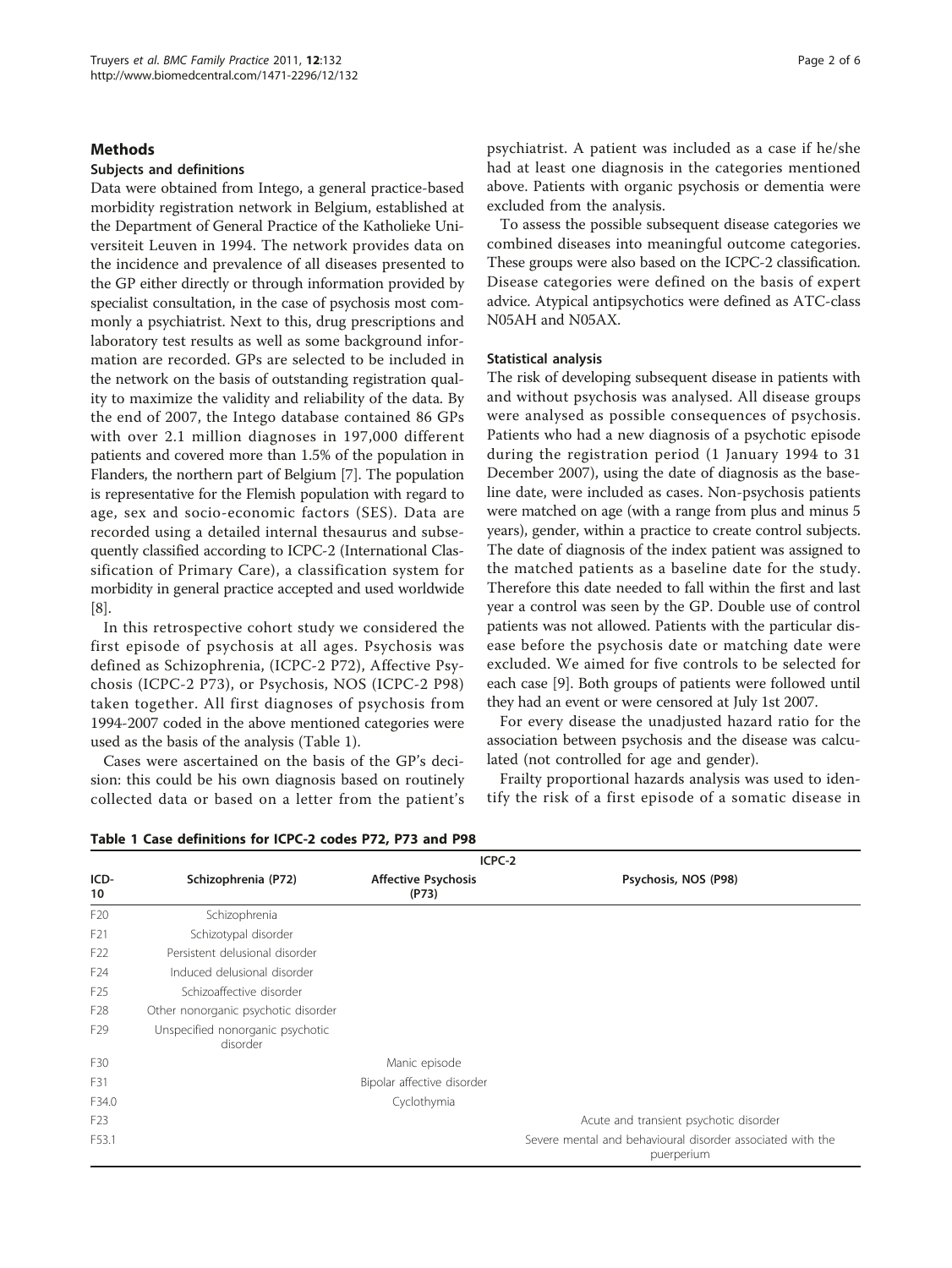patients with psychosis and matched controls without psychosis. Because of the association among the failure time data that might exist within different matches, these were modeled as random effect [\[10](#page-5-0)]. Random effect models have been used successfully in the analysis of correlated failure times. The approach assumed that there exists a common and unobserved latent variable, also called frailty, that characterizes the relationship or dependence of the correlated failure times [[11](#page-5-0)]. The following simple frailty model was used:

$$
h_{ij}(t) = h_0(t) \exp (\beta_1 P_{ij} + \beta_2 A_{ij} + \beta_3 S_{ij} + v_i)
$$

where  $h_0(t)$  is the baseline hazard,  $\beta_{1-3}$  are the regression coefficients and  $v_i$  is the unobserved random effect for every i-th match. Three covariates were used in the model: a group indicator P to denote whether a patient had experienced a psychosis or not, A for age at diagnosis for psychosis and S for the gender of the subject. To obtain consistent estimates, first the distribution was approximated by using piecewise baseline hazards based on estimated quantized intervals [[12\]](#page-5-0). The model is then fitted using Gaussian quadrature in SAS PROC NLMIXED, using a normal distribution for the random effect [\[13\]](#page-5-0).

For the analysis of diabetes, we stratified for the use of atypical versus other antipsychotic drugs [\[14\]](#page-5-0).

To provide insight into a possible follow-up bias, data were calculated on the follow-up time of psychotic patients: are patients with a psychosis less inclined to visit their GP? Does this change after the diagnosis? We used the total years before and after the diagnosis (or matched date in case of the non-psychosis group) starting from 1994 and ending in 2008 and calculated in how many years patients were seen at least once during a year by the GP. For example if a patient was in the population in 1994 and still in 2008 and he/she had a psychosis diagnosis in 2003, the total years before was 9 and after 5. Let's assume this patient consulted the GP in 1999, 2000 and 2005 the ratio of consultation would be 0.22 before the diagnosis and 0.2 afterwards.

All statistical analyses were carried out using SAS, version 9.1.3 (SAS Institute, Cary, NC).

#### Results

894 patients were diagnosed as suffering from a psychotic illness. The mean age at diagnosis was  $48.8$  years (SD = 21); 47 percent were males. Detailed epidemiological data are provided in another article [[15\]](#page-5-0). The matched group included 4010 patients and the mean age was  $45.5$  (SD = 19) years. Gender distribution was the same as in the psychosis group.

Unadjusted (Table 2) and Adjusted (Table 3) hazard ratios for the development of the diagnostic categories in psychosis versus no psychosis subjects are shown.

| Table 2 Unadjusted Hazard ratios for the risk of  |  |  |
|---------------------------------------------------|--|--|
| subsequent disease after a diagnosis of psychosis |  |  |

| Is psychosis a risk factor for?         | Hazard ratio (95% CI) + |  |
|-----------------------------------------|-------------------------|--|
| Cancer                                  | $0.85(0.51-1.42)$       |  |
| Physical trauma                         | 1.69 (1.29-2.2)****     |  |
| Diabetes (any antipsychotic medication) | 1.48 (0.92-2.38)        |  |
| Atypical antipsychotic Medication       | $2.74$ (1.41-5.33)**    |  |
| Other antipsychotic Medication          | $1.03(0.57-1.87)$       |  |
| <b>GI inflammation</b>                  | $1.38$ (1.01-1.89)*     |  |
| Joint conditions                        | $1.12(0.86 - 1.45)$     |  |
| Irritable Bowel Syndrome                | $1.23(0.25-6.10)$       |  |
| General infection                       | $0.63$ $(0.34-1.16)$    |  |
| Metabolic conditions, no DM             | $0.97(0.45 - 2.13)$     |  |
| Hearing/Vision                          | 1.31 (0.75-2.29)        |  |
| Anemia                                  | $0.68$ $(0.32 - 1.45)$  |  |
| Cardiovascular disease                  | $0.93$ $(0.65 - 1.33)$  |  |
| Alcohol abuse                           | $2.36$ (1.14-4.86)*     |  |
| Chronic lung disease                    | $1.6$ (1.17-2.38)**     |  |
| Teeth- and mouth problems               | $1.58$ (1.15-2.16)**    |  |
| Sexually transmitted disease            | 4.48 (1.37-14.67)*      |  |
|                                         |                         |  |

† Significant HRs are put in bold. \*:  $p < 0.05$ ; \*\*:  $p < 0.01$ ; \*\*\*:  $p < 0.001$ ; \*\*\*\*:  $p < 0.0001$ 

Data for STDs were not analysed further because of the small sample size  $(N = 42)$ .

Significant higher risks after a diagnosis of psychosis (table 3 bold) were found for the emergence of physical

Table 3 Hazard ratios for the risk of subsequent disease after a diagnosis of psychosis

| Is psychosis a risk factor for?         | Hazard ratio (95% CI) +  |  |
|-----------------------------------------|--------------------------|--|
| Cancer                                  | $0.94(0.56-1.58)$        |  |
| Physical trauma                         | $1.72$ (1.31-2.25)****   |  |
| Diabetes (any antipsychotic medication) | $1.77$ $(1.11 - 2.83)^*$ |  |
| Atypical antipsychotic Medication       | 2.46 (1.29-4.71)**       |  |
| Other antipsychotic Medication          | $0.94(0.52-1.69)$        |  |
| <b>GI inflammation</b>                  | 1.44 (1.04-1.98)*        |  |
| Joint conditions                        | $1.16(0.88-1.52)$        |  |
| Irritable Bowel Syndrome                | 2.08 (0.57-7.59)         |  |
| General infection                       | $0.66$ $(0.36 - 1.22)$   |  |
| Metabolic conditions, no DM             | $1.11(0.50-2.46)$        |  |
| Hearing/Vision                          | 1.52 (0.87-2.65)         |  |
| Anemia                                  | $0.89(0.46-1.70)$        |  |
| Cardiovascular disease                  | 1.02 (0.70-1.47)         |  |
| Alcohol abuse                           | 2.27 (1.10-4.69)*        |  |
| Chronic lung disease                    | $1.72$ (1.20-2.47)**     |  |
| Teeth- and mouth problems               | $1.63$ (1.18-2.24)**     |  |
| Sexually transmitted disease            |                          |  |

† Significant HRs are put in bold. \*:  $p < 0.05$ ; \*\*:  $p < 0.01$ ; \*\*\*:  $p < 0.001$ ; \*\*\*\*:  $p < 0.0001$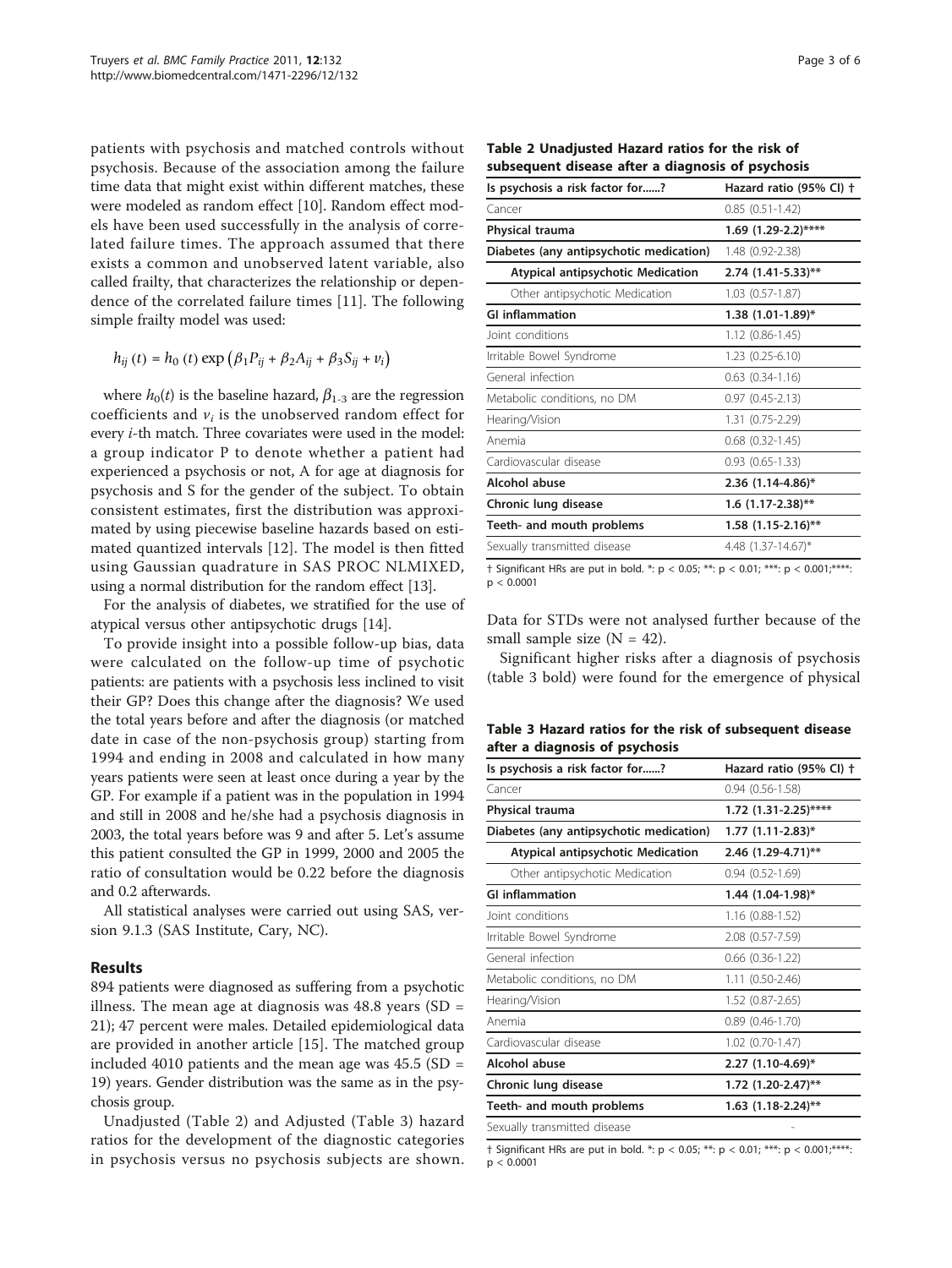trauma (HR = 1.72 (95% CI =  $[(1.31, 2.25)]$ ); GI inflammation (HR = 1.44 (95% CI =  $[1.04, 1.98]$ ); alcohol abuse  $(HR = 2.27 (95\% CI = [1.10, 4.69])$ ; chronic lung disease  $(HR = 1.72 (95\% CI = [1.20, 2.47])$  and teeth and mouth problems (HR = 1.63 (95% CI = [1.18,2.24]).

More than 22% of these patients, diagnosed with psychotic illness, were treated with atypical antipsychotics, 45% with other antipsychotics, and 16% have received both. With regard to diabetes, by including the type of antipsychotic medication it was clear the significant overall effect (HR = 1.77 (95% CI =  $[(1.11, 2.83)]$ ) was largely due to the use of atypical antipsychotic medication (Figure 1). When this was entered in the model the effect of psychosis disappears and the effect of the atypical medication emerged (HR atypical medication =  $2.46$  (95% CI =  $[(1.29,4.71)]$ . Next to diabetes we also found a significant association of atypical medication and physical trauma (HR atypical medication =  $1.82$  (95% CI =  $[1.21, 2.75]$ ). With regard to other antipsychotic medication an association was found with cardiovascular disease (HR =  $1.6$  (95%)  $CI = [1.07, 2.4]$ , alcohol abuse (HR = 4, 95% CI = [1.7, 9.4]) and mouth-and teeth problems (HR =  $1.7$ , 95% CI =  $[1.16, 2.46]$ ).

No significant higher risk was seen for cancer, joint conditions, IBS, general infections, other metabolic conditions, hearing/vision problems, anaemia and cardiovascular disease.

The follow-up time of patients showed consultation rates (95% CI) before diagnosis of psychosis (matched date in case of non-psychosis group) of 0.93 (0.92-0.94) for cases and 0.86 (0.85-0.87) for controls [\[16](#page-5-0)]. After diagnosis this was 0.89 (0.88-0.91) for cases and 0.84 (0.83-0.85) for matched controls.

# **Discussion**

Our study based on a large GP-based morbidity database indicates significantly higher morbidity rates for some somatic conditions in patients with psychosis: diabetes, physical trauma, GI inflammation, alcohol abuse, chronic lung disease and mouth and teeth problems, but surprisingly not for cardiovascular disease, although from literature this could be expected [\[17](#page-5-0)]. A similar study to ours however also found that older patients with psychotic disorders are diagnosed with cardiovascular diseases less frequently than other types of elderly patients. For younger patients there was no difference [[16](#page-5-0)]. It could be hypothesized that the follow-up period is still too short for cardiovascular disease to emerge because a long period of exposure to risk factors is needed before cardiovascular disease emerges and/or that due to excess mortality

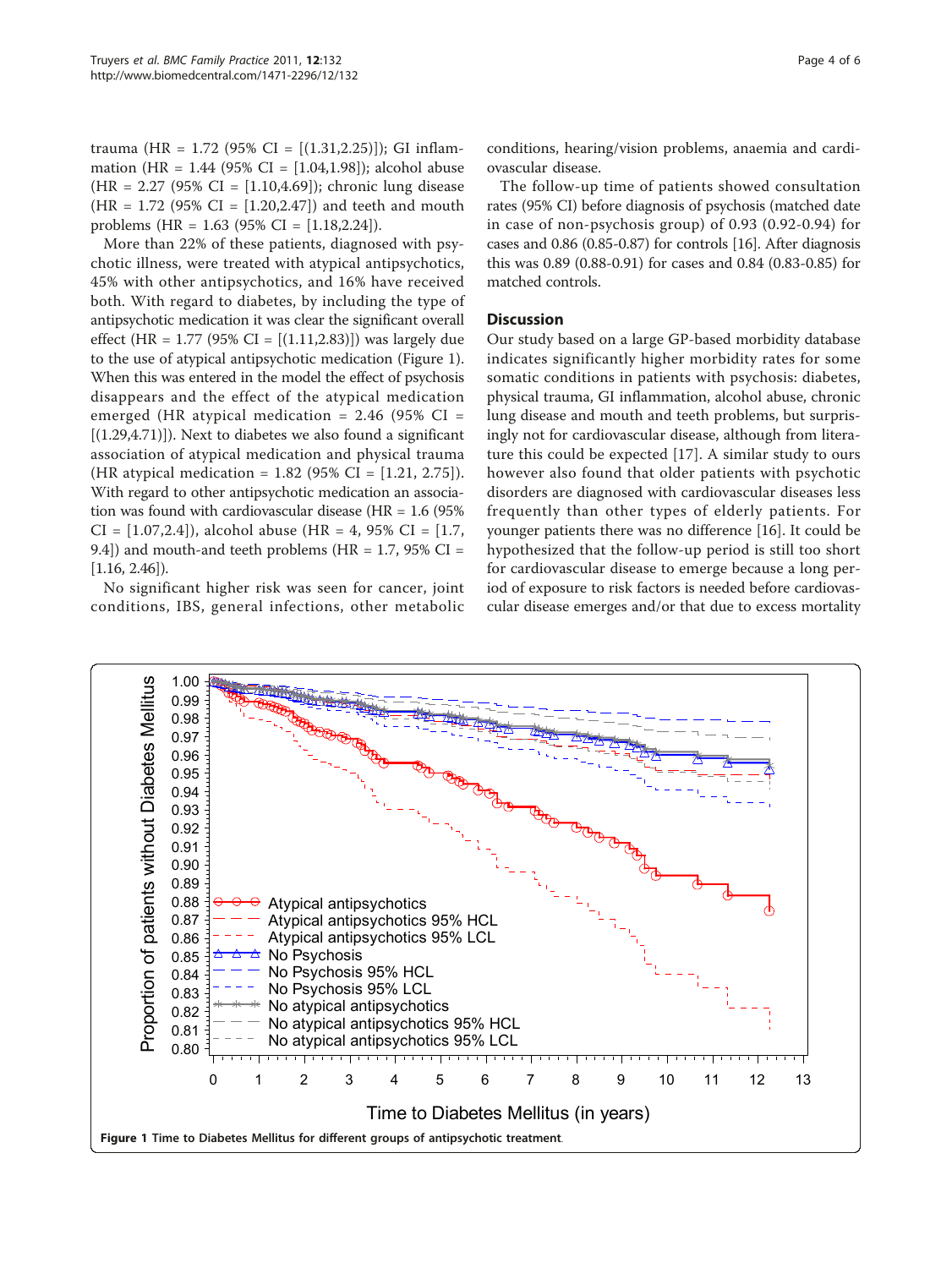<span id="page-4-0"></span>in the psychosis group there is a selection bias. The relation requires further study. Many studies have found that patients with schizophrenia have increased rates of several chronic medical conditions, including coronary artery disease, chronic obstructive pulmonary disease, HIV, hepatitis C, and diabetes mellitus [\[18](#page-5-0)-[20](#page-5-0)]. Goff et al. concluded that these are potentially reversible and preventable and that identifying and modifying risk factors could substantially improve the health of patients with schizophrenia [\[21](#page-5-0)]. Several hypotheses for this increased morbidity can be thought of. Patients with psychosis can be less inclined to take care of themselves. There is a high prevalence of smoking, obesity, poor diet, and sedentary lifestyle among patients with schizophrenia [[22\]](#page-5-0). Adverse effects of antipsychotic medication may play a role [\[18\]](#page-5-0), as was confirmed in this study and previous ones for atypical antipsychotics and subsequent diabetes [[23,24](#page-5-0)]. It has been proposed that higher levels of psychiatric symptoms might lead to more somatic comorbidity because poor attention and poor insight might create an inability to self-monitor and follow medical regimens [[19\]](#page-5-0). Careful follow-up might be a crucial factor with these patients.

Intego-data are representative for the Flemish population with regard to age, gender and SES. However to date no sufficient information is available on several lifestyle variables, such as smoking, which influences several chronic comorbid conditions [1[,21](#page-5-0)]. We did not include data on weight or BMI, to investigate the relation between antipsychotic treatment, weight gain and diabetes. Because of the study design, the frequency of follow-up of weight, would not suffice to answer this relationship. Many of these events occur quite rapid after initiation of drug treatment and close monitoring is therefore needed [\[25](#page-5-0)]. To date, also no mortality data can be provided. Most other studies on somatic comorbidity in psychosis patients are cross-sectional, based in specialised settings, or using only younger schizophrenia patients. Because this study is a retrospective cohort study it can capture important longitudinal associations between psychosis and the development of somatic comorbidity over the whole population. We assume most diagnoses of psychosis in community dwelling people are known by the GP, either be it by their own diagnostic processes or via the diagnosis of a psychiatrist or hospital staff, which is transferred to the GP (however no quantitative data is available on this). A small number of institutionalized patients might 'disappear', however, in chronic psychiatric care without GP's involvement.

# Conclusion

Significantly higher morbidity rates for some somatic conditions in patients with psychosis are apparent. People with a diagnosis of psychosis benefit from regular assessments for the emergence of somatic disorders and risk factors, including diabetes in case of atypical antipsychotic medication. Primary care physicians should play an active role in ensuring that patients with mental illness are thoroughly followed. Because of the possible comorbidity shared care with other specialists such as psychiatrists, diabetologists, specialist nurses or other specialists should be established when necessary.

#### Acknowledgements

We would like to thank all collaborating GPs. Without their support this work would not be possible. Intego is financially supported by the Flemish Government.

The Intego project was reported to the privacy commission as required by Belgian legislation, It was approved by the Ethical Review Board of the Faculty of Medicine of the KULeuven.

#### Author details

<sup>1</sup>Department of General Practice, Katholieke Universiteit Leuven, Leuven, Belgium. <sup>2</sup>Research Institute Caphri, Maastricht University, Maastricht, The Netherlands. <sup>3</sup>University Psychiatric Center campus Kortenberg, Leuvensesteenweg 517, 3070 Kortenberg, Belgium. <sup>4</sup>L-Biostat, Katholieke Universiteit Leuven, Leuven, Belgium; Department of Biostatistics, Erasmus University Rotterdam, Rotterdam, The Netherlands.

#### Authors' contributions

CT was responsible for protocol development, statistical analysis and wrote the first draft of the paper. FB contributed to protocol development, study supervision, and data interpretation. JDL, MDH, RVW and BA contributed to the protocol design and data interpretation. SB contributed to data extraction and management and interpretation of data. EL contributed to protocol design, statistical analysis and interpretation of data. All authors read and approved the final manuscript.

#### Competing interests

The authors declare that they have no competing interests.

#### Received: 10 June 2011 Accepted: 29 November 2011 Published: 29 November 2011

#### References

- Brown S, Inskip H, Barraclough B: [Causes of the excess mortality of](http://www.ncbi.nlm.nih.gov/pubmed/11040880?dopt=Abstract) [schizophrenia.](http://www.ncbi.nlm.nih.gov/pubmed/11040880?dopt=Abstract) Br J Psychiatry 2000, 177:212-217.
- 2. Leucht S, Burkard T, Henderson J, Maj M, Sartorius N: [Physical illness and](http://www.ncbi.nlm.nih.gov/pubmed/17919153?dopt=Abstract) [schizophrenia: a review of the literature.](http://www.ncbi.nlm.nih.gov/pubmed/17919153?dopt=Abstract) Acta Psychiatr Scand 2007, 116:317-333.
- 3. Allebeck P: [Schizophrenia: A Life-shortening Disease.](http://www.ncbi.nlm.nih.gov/pubmed/2717890?dopt=Abstract) Schizophr Bull 1989, 15:81-89.
- 4. Van den Akker M, Buntinx F, Metsemakers JF, Roos S, Knottnerus JA: [Multimorbidity in general practice: prevalence, incidence, and](http://www.ncbi.nlm.nih.gov/pubmed/9619963?dopt=Abstract) [determinants of co-occurring chronic and recurrent diseases.](http://www.ncbi.nlm.nih.gov/pubmed/9619963?dopt=Abstract) *J Clin* Epidemiol 1998, 51:367-375.
- 5. Oud MJ, Meyboom-De Jong B: [Somatic diseases in patients with](http://www.ncbi.nlm.nih.gov/pubmed/19426545?dopt=Abstract) [schizophrenia in general practice: their prevalence and health care.](http://www.ncbi.nlm.nih.gov/pubmed/19426545?dopt=Abstract) BMC Fam Pract 2009, 10:32.
- 6. Saiz RJ, Bobes GJ, Vallejo RJ, Giner UJ, Garcia-Portilla Gonzalez MP: [\[Consensus on physical health of patients with schizophrenia from the](http://www.ncbi.nlm.nih.gov/pubmed/18830847?dopt=Abstract) [Spanish Societies of Psychiatry and Biological Psychiatry\].](http://www.ncbi.nlm.nih.gov/pubmed/18830847?dopt=Abstract) Actas Esp Psiquiatr 2008, 36:251-264.
- 7. Deckers JG, Paget WJ, Schellevis FG, Fleming DM: [European primary care](http://www.ncbi.nlm.nih.gov/pubmed/16464870?dopt=Abstract) [surveillance networks: their structure and operation.](http://www.ncbi.nlm.nih.gov/pubmed/16464870?dopt=Abstract) Fam Pract 2006, 23:151-158.
- 8. Okkes IM, Jamoulle M, Lamberts H, Bentzen N: [ICPC-2-E: the electronic](http://www.ncbi.nlm.nih.gov/pubmed/10758069?dopt=Abstract) [version of ICPC-2. Differences from the printed version and the](http://www.ncbi.nlm.nih.gov/pubmed/10758069?dopt=Abstract) [consequences.](http://www.ncbi.nlm.nih.gov/pubmed/10758069?dopt=Abstract) Family Practice 2000, 17:101-107.
- 9. Cepeda MS, Boston R, Farrar JT, Strom BL: [Optimal matching with a](http://www.ncbi.nlm.nih.gov/pubmed/12725877?dopt=Abstract) [variable number of controls vs. a fixed number of controls for a cohort](http://www.ncbi.nlm.nih.gov/pubmed/12725877?dopt=Abstract) [study. trade-offs.](http://www.ncbi.nlm.nih.gov/pubmed/12725877?dopt=Abstract) J Clin Epidemiol 2003, 56:230-237.